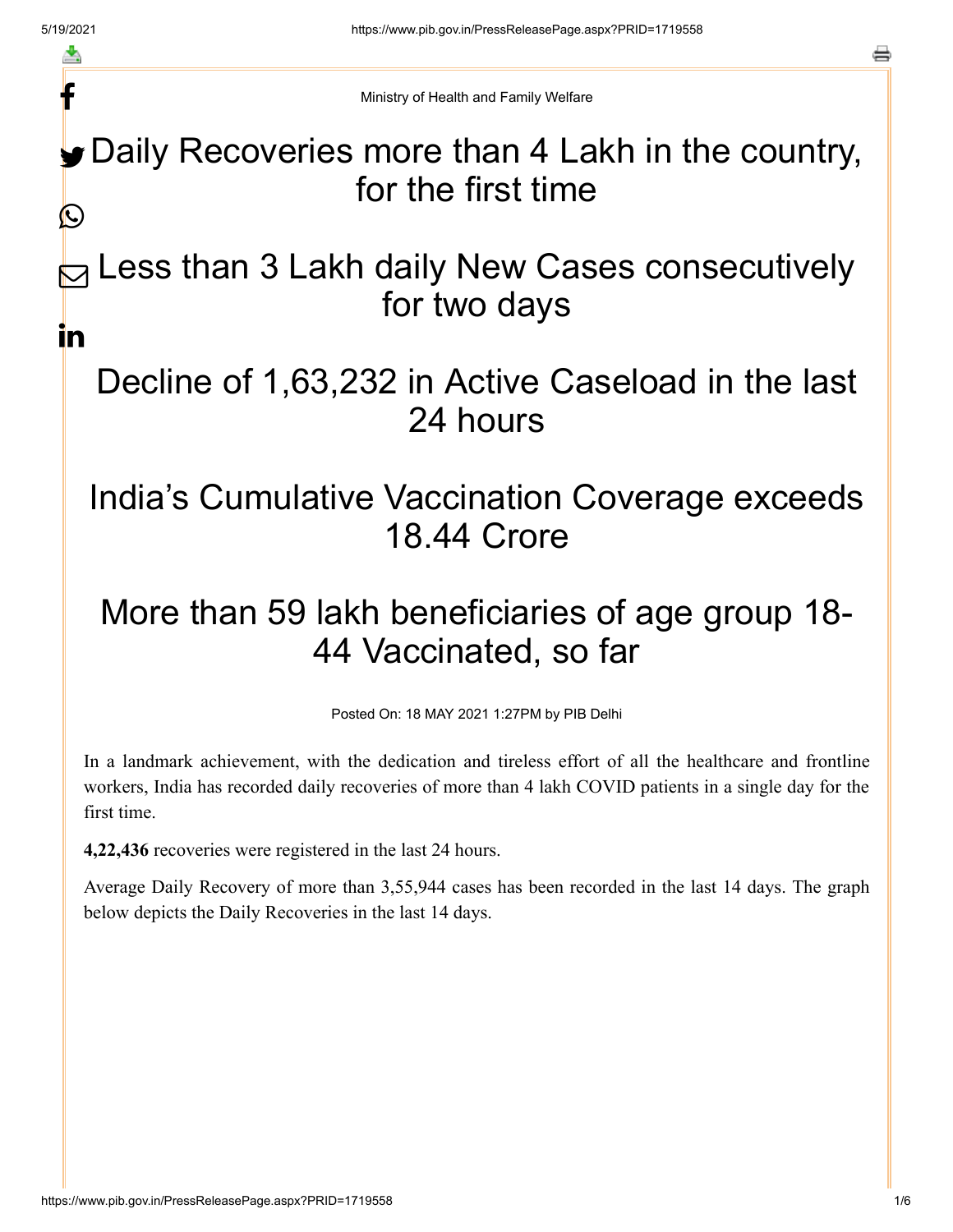5/19/2021 https://www.pib.gov.in/PressReleasePage.aspx?PRID=1719558



**2,63,533** new cases were registered in the last 24 hours.

The daily new COVID cases being registered in India are now less than 3 Lakhs consecutively for the second day. A net **decline** of 1,63,232 cases is recorded in the active caseload in the last 24 hours**.**

India's daily new cases trajectory and recovered cases is depicted below since 13<sup>th</sup> March 2021.



India's cumulative recoveries have reached **2,15,96,512** today. The National Recovery Rate has grown further to touch **85.60%.**

Ten states account for **75.77%** of the new recoveries.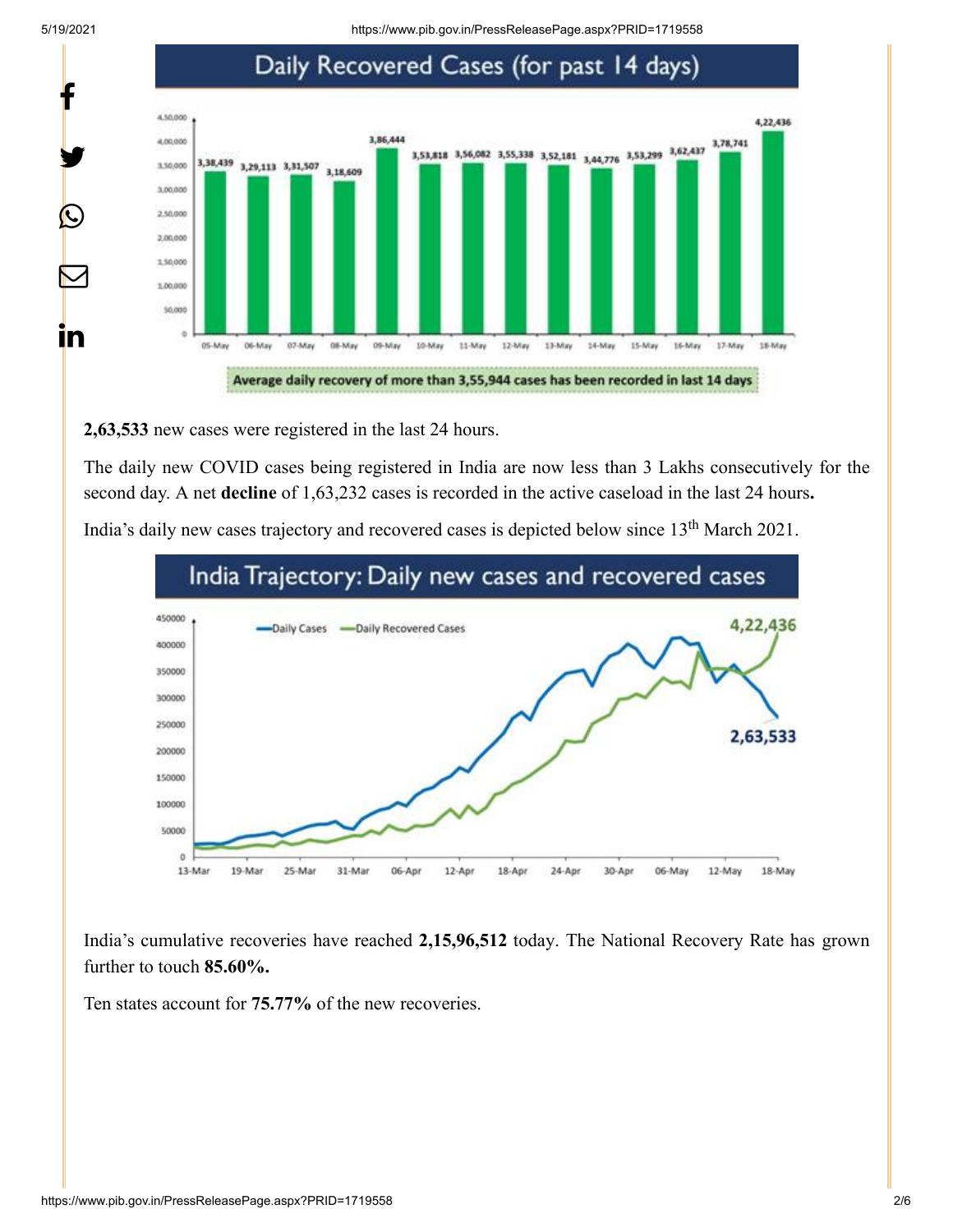5/19/2021 https://www.pib.gov.in/PressReleasePage.aspx?PRID=1719558



On the other front, India's total Active Caseload has decreased to **33,53,765** today. It now comprises **13.29%** of the country's total Positive Cases.



**8** States cumulatively account for **69.01%** of India's total Active Cases.

The cumulative number of COVID-19 vaccine doses administered in the country has reached nearly **18.44 Cr** today under the Phase-3 of the nationwide Vaccination Drive.

A total of **18,44,53,149** vaccine doses have been administered through 26,87,638sessions, as per the provisional report till 7 am today. These include 96,59,441 HCWs who have taken the 1<sup>st</sup> dose and **66,52,389** HCWs who have taken the 2<sup>nd</sup>dose, 1,45,00,303 FLWs (1<sup>st</sup>dose), 82,17,075 FLWs (2<sup>nd</sup>dose),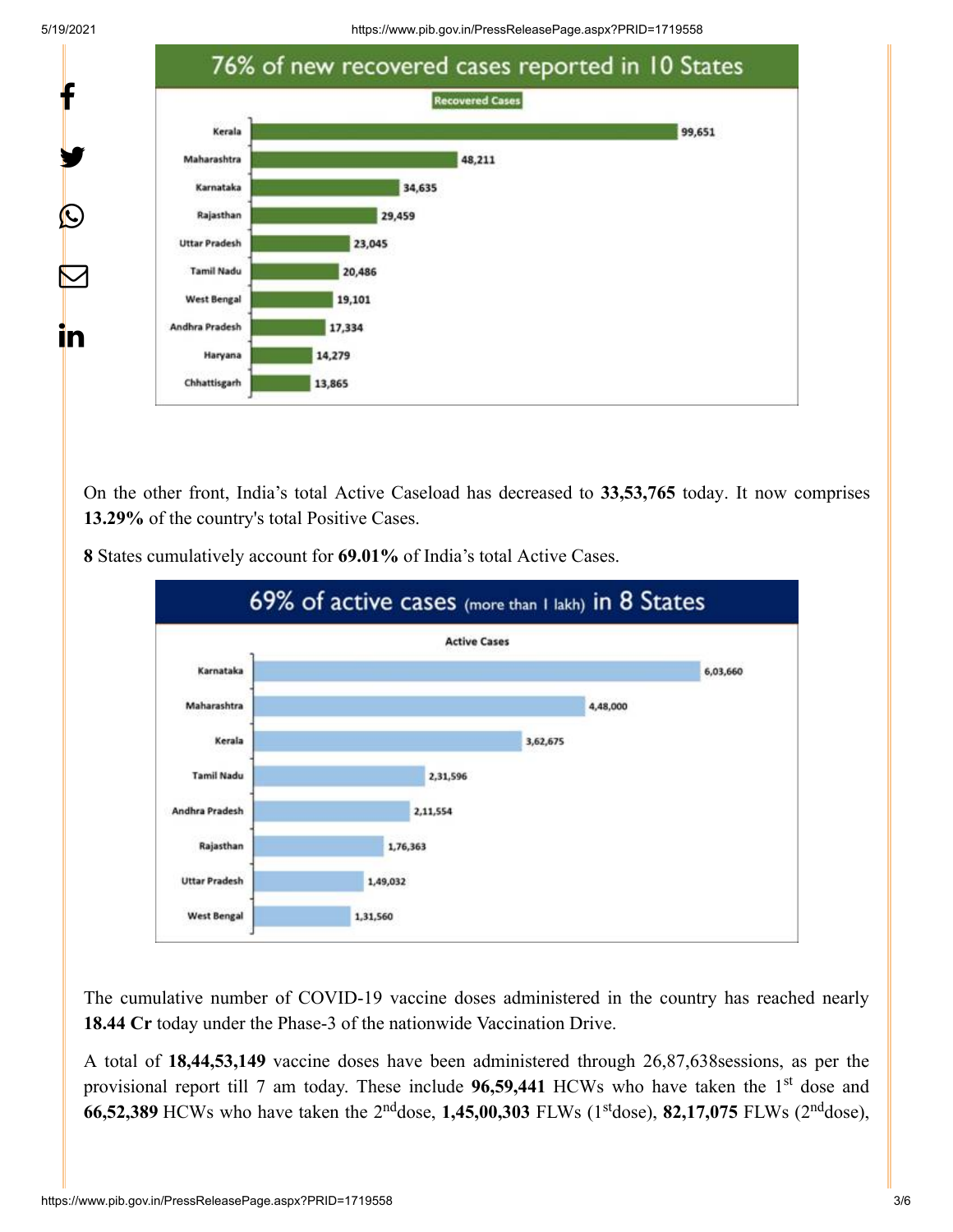**59,39,290** beneficiaries under 18-44 age group (1<sup>st</sup>dose), **5,76,64,616** (1<sup>st</sup>dose) and **92,43,104** (2<sup>nd</sup> dose) beneficiaries aged 45 to 60 years. **5,46,64,577** 1<sup>st</sup>dose beneficiaries and 1,79,12,354 2<sup>nd</sup> dose beneficiaries of more than 60 years old. f

| V                               |                          |                      |              |
|---------------------------------|--------------------------|----------------------|--------------|
| $\bigcirc$                      | <b>HCWs</b>              | 1 <sup>st</sup> Dose | 96,59,441    |
| $\color{red}\blacktriangledown$ |                          | $2nd$ Dose           | 66,52,389    |
| in                              | <b>FLWs</b>              | $1st$ Dose           | 1,45,00,303  |
|                                 |                          | $2nd$ Dose           | 82,17,075    |
|                                 | Age Group 18-44 years    | $1st$ Dose           | 59,39,290    |
|                                 | Age Group 45 to 60 years | 1 <sup>st</sup> Dose | 5,76,64,616  |
|                                 |                          | $2nd$ Dose           | 92,43,104    |
|                                 | Over 60 years            | 1 <sup>st</sup> Dose | 5,46,64,577  |
|                                 |                          | $2nd$ Dose           | 1,79,12,354  |
|                                 |                          | <b>Total</b>         | 18,44,53,149 |

Ten states account for **66.70%** of the cumulative doses given so far in the country.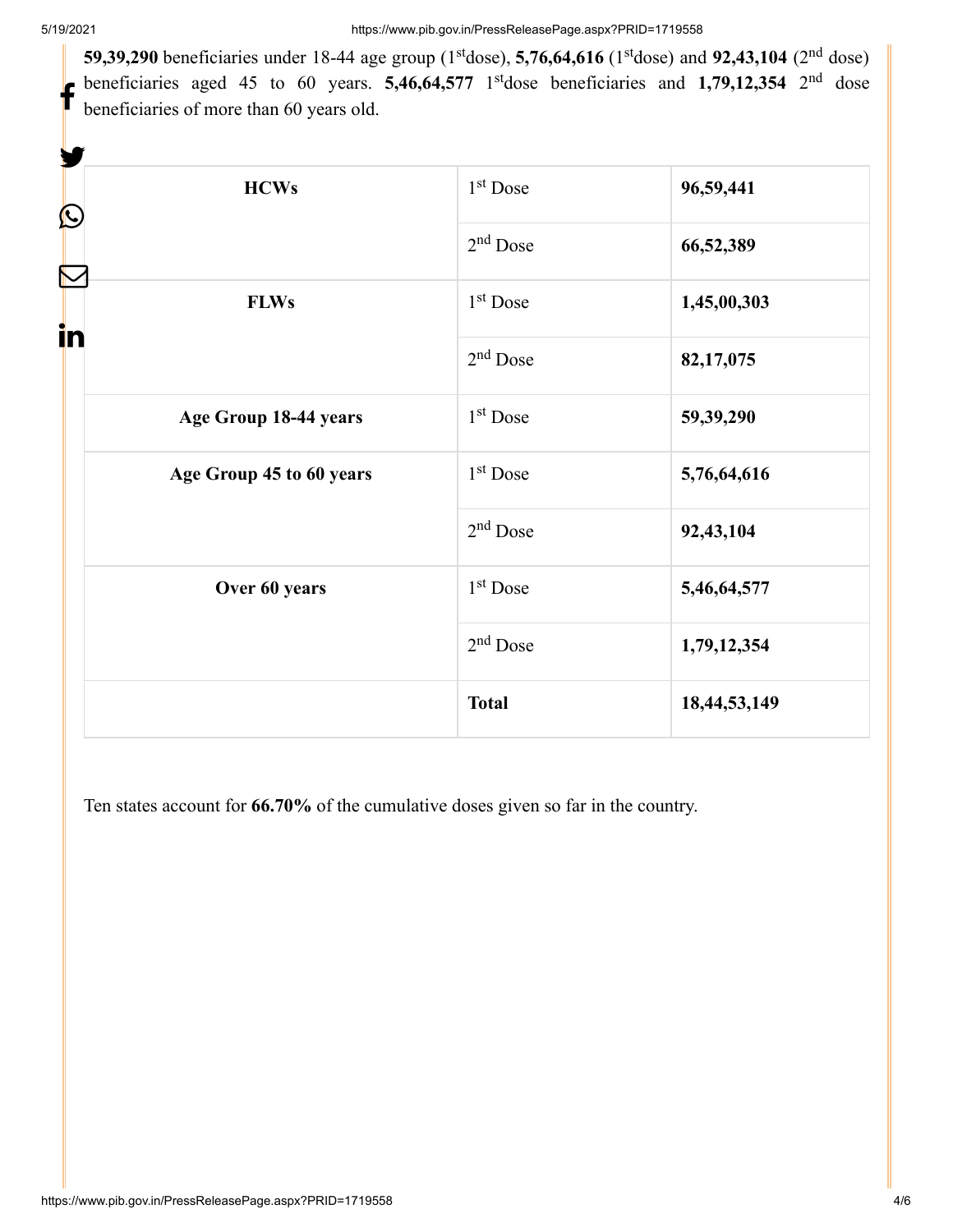

**6,69,884** beneficiaries of the age group 18-44 years received their first dose of COVID vaccine in the last 24 hours and cumulatively **59,39,290** across 36 States/UTs since the start of phase-3 of vaccination drive.

As on Day-122 of the vaccination drive  $(17<sup>th</sup>$  May, 2021), 15,10,418 vaccine doses were given. Across 14,447 sessions, 12,67,201 beneficiaries were vaccinated for  $1<sup>st</sup>$  dose and 2,43,217 beneficiaries received their  $2<sup>nd</sup>$  dose of vaccine.

Ten States reported **74.54%** of the new cases in last 24 hours. Karnataka has reported the highest daily new cases at 38,603, followed by Tamil Nadu with 33,075 new cases.



The National Mortality Rate currently stands at **1.10%.**

**4,329** deaths were reported in the last 24 hours.